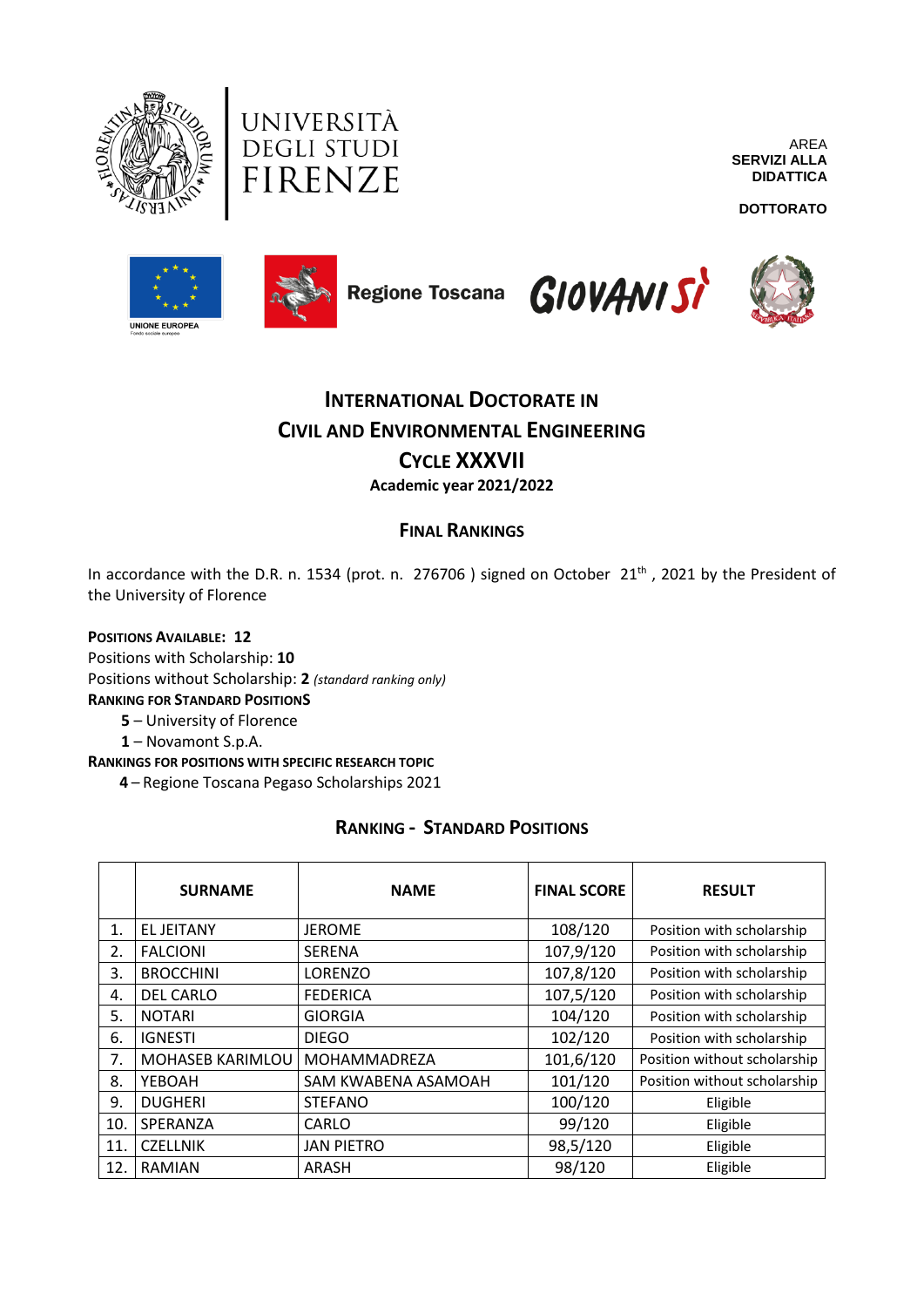| 13. | <b>CROCE</b>       | <b>PAOLO</b>     | 97,8/120 | Eligible |
|-----|--------------------|------------------|----------|----------|
| 14. | DE LUISE           | <b>EDOARDO</b>   | 97,5/120 | Eligible |
| 15. | <b>MARTUSCELLI</b> | <b>DANIELE</b>   | 97/120   | Eligible |
| 16. | <b>MARIANI</b>     | <b>FRANCESCO</b> | 94/120   | Eligible |
| 17. | DE SIMONE          | <b>MARCO</b>     | 92,5/120 | Eligible |
| 18. | <b>KHACHOO</b>     | YASIR HASSAN     | 90/120*  | Eligible |
| 18. | NAJAFINEJAD        | MOHAMMAD SALEH   | 90/120   | Eligible |
| 20. | GHANI              | <b>USMAN</b>     | 87,2/120 | Eligible |
| 21. | PEYKANI            | PEYMAN           | 86/120   | Eligible |

\**Precedes due to younger age*

#### **RANKING - POSITION WITH SPECIFIC RESEARCH TOPIC Regione Toscana Pegaso Scholarships 2021**

*Development of methodologies for the evaluation of corrosion phenomena effects in prestressed reinforced concrete bridge decks with post-tensioned cables*

| <b>SURNAME</b> | <b>NAME</b>   | <b>FINAL SCORE</b> | <b>RESULT</b>             |
|----------------|---------------|--------------------|---------------------------|
| <b>CELATI</b>  | <b>SIMONE</b> | 108,1/120          | Position with scholarship |
| RAMIAN         | ARASH         | 98/120             | Eligible                  |

#### **RANKING - POSITION WITH SPECIFIC RESEARCH TOPIC Regione Toscana Pegaso Scholarships 2021**

*A Plastic Budget Methodology to Model plastic pathways, degradation and storage in rivers, coastal areas and open seas*

| <b>SURNAME</b> | <b>NAME</b>    | <b>FINAL SCORE</b> | <b>RESULT</b>             |
|----------------|----------------|--------------------|---------------------------|
| <b>MANCINI</b> | <b>MIRCO</b>   | 103/120            | Position with scholarship |
| RAMIAN         | ARASH          | 98/120             | Eligible                  |
| NAJAFINEJAD    | MOHAMMAD SALEH | 90/120             | Eligible                  |

#### **RANKING - POSITION WITH SPECIFIC RESEARCH TOPIC Regione Toscana Pegaso Scholarships 2021**

*Development of transport infrastructure technologies to improving traffic fluidity, efficiency and road safety*

|    | <b>SURNAME</b>   | <b>NAME</b>         | <b>FINAL SCORE</b> | <b>RESULT</b>             |
|----|------------------|---------------------|--------------------|---------------------------|
|    | <b>BROCCHINI</b> | <b>LORENZO</b>      | 107,8/120          | Position with scholarship |
|    | YEBOAH           | SAM KWABENA ASAMOAH | 101/120            | Eligible                  |
| 3. | <b>RAMIAN</b>    | ARASH               | 98/120             | Eligible                  |
| 4. | DE LUISE         | <b>EDOARDO</b>      | 97,5/120           | Eligible                  |
|    | <b>GHANI</b>     | <b>USMAN</b>        | 87,2/120           | Eligible                  |